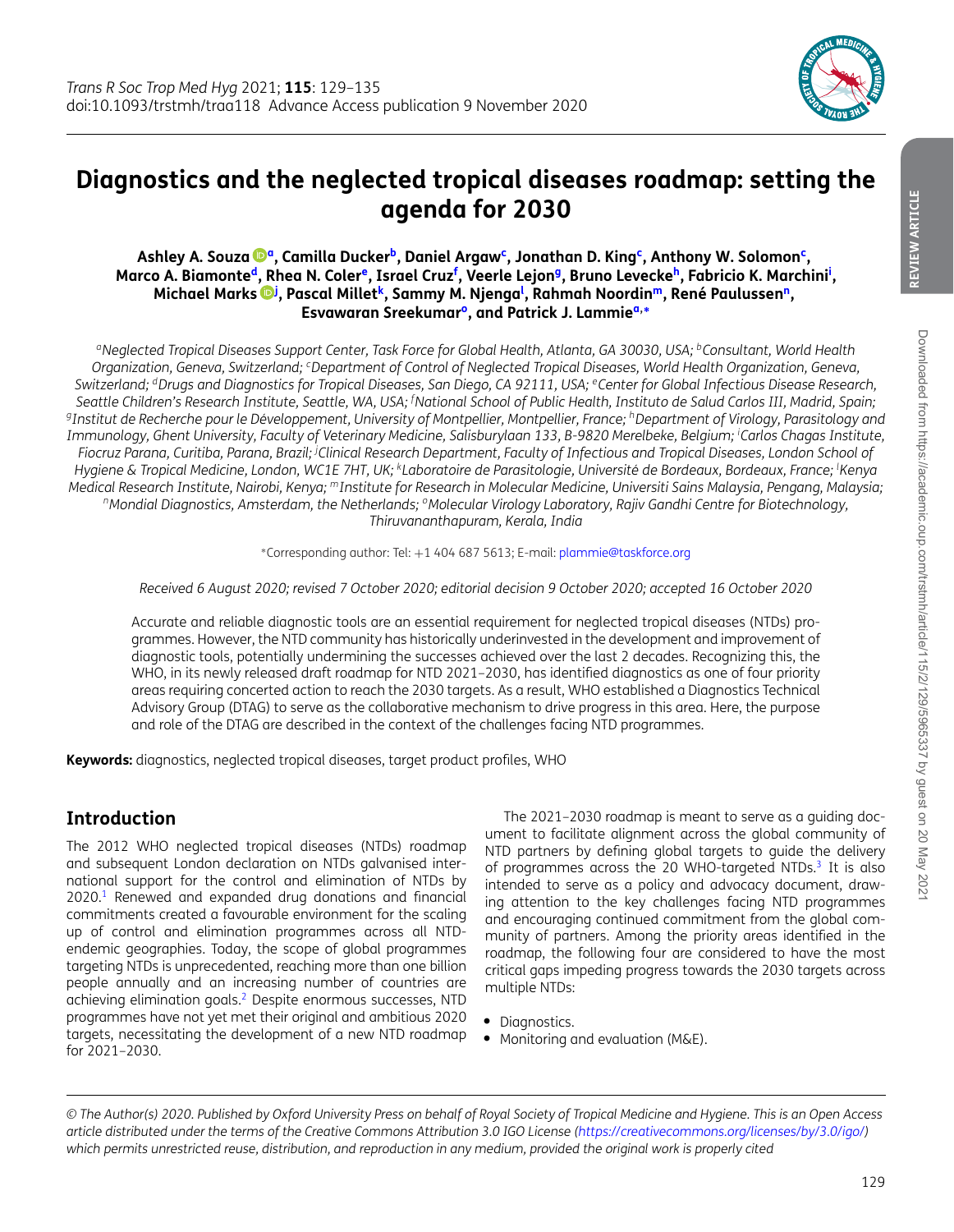- Access and logistics.
- Access and logistics. Advocacy and funding.

Accurate, reliable and affordable diagnostic tools are an essential requirement for NTD programmes. They support individual-level treatment choices, inform population-level decisions on changing treatment frequency or stopping mass treatment, enable disease surveillance and allow for confidence in validating or verifying elimination or certifying eradication. Simply put, diagnostic tools are the drivers of M&E and are critical to documenting impact. Although classical clinical and microscopic techniques are often adequate for mapping disease distribution and for monitoring the progress of most NTD interventions, the need for improved diagnostics comes into much sharper focus as infection prevalence declines and elimination or eradication becomes a possibility. $4,5$  $4,5$  The NTD community has traditionally underinvested in the development and improvement of diagnostic tools, potentially undermining the success that has been achieved.

As an indication of the magnitude of the need for new diagnostic tools, in the WHO 2030 Roadmap, 13 disease communities listed diagnostics among their top three critical actions to reach the 2030 targets and 18 diseases indicated that diag-nostics require critical action to reach the 20[3](#page-5-2)0 targets.<sup>3</sup> Where existing diagnostics are in theory sufficient for programmatic needs, the availability of tests at the correct levels of the health system may be a challenge. Both new tests and test formats are now needed to achieve the 2021–2030 roadmap targets.

Identifying diagnostics as a priority area provides formal acknowledgment of the critical role these tools play in monitoring and evaluating NTD programmes and reinforces the necessity for the NTD community to allocate resources for diagnostic tools to achieve the 2030 targets.

## **Development of the Diagnostic Technical Advisory Group**

In 2009, the WHO Department of Control of Neglected Tropical Diseases established an M&E working group to engage researchers and programme implementers in the development of standardised tools to strengthen M&E frameworks across all NTDs. Reports from the field indicated that multiple NTD programmes were facing challenges with diagnostic tools that were lacking in sensitivity and specificity, and which were unreliable or inaccessible. As a result, the M&E working group recommended that a dedicated diagnostics group be developed, a recommendation that was endorsed by the Strategic Technical Advisory Group[.6](#page-5-5) The Diagnostics Technical Advisory Group (DTAG) was then established in anticipation of the 2030 roadmap and to serve as the WHO's mechanism for collaborative development of new diagnostic tools.<sup>[7](#page-5-6)</sup>

The DTAG was charged with responsibility to:

- Review and prioritise diagnostics needs for NTD programmes.
- Review and prioritise diagnostics needs for NTD programmes. Define the use cases (i.e. the programmatic context in which the test is used) and target product profiles (TPPs) for the necessary diagnostic tools.
- Link with key partners to support test development and valida-
- tion. Provide the WHO with guidance on the utility of new tools to support the control and elimination of NTDs.

DTAG members were selected to represent a broad range of expertise in test development, M&E and programme implementation, as well as disease-specific expertise. Recognising that such a small membership would struggle to provide the in-depth expertise required to address all 20 NTDs, development of timelimited subgroups was recommended to provide more specific expertise.

The development of the DTAG provides formal WHO recognition of the extent of the diagnostics challenge in achieving the 2030 targets and represents the first large-scale, coordinated strategy to address it. It will provide an essential connection between the WHO, the donor community and product developers to ensure that the needs of the programmes will be met.

## **Defining the agenda**

At the inaugural meeting of the DTAG in October 2019, it was noted that the vast majority of NTD programmes rely upon diagnostic tools to facilitate interventions at the individual level or public health actions at the population level. Consultations across the NTD community provided a landscape analysis that guided discussions at the meeting. Limited resources require prioritisation of the most urgent needs, bearing in mind that all diagnostic needs across all 20 NTDs will have to be addressed over time.

Prioritisation of needs is not a straightforward task. The exercise required a defined set of criteria upon which to rank needs and their urgency. To provide a transparent basis for establishing initial priorities, DTAG members employed an algorithm that considered the current state of the programme targeting a specific NTD, and whether a new diagnostic tool is needed to inform decision-making for existing programmes or to achieve 2030 targets. If a new diagnostic tool is necessary, either to provide essential support for an ongoing programme or to meet 2030 targets, then the priority is considered to be high. NTDs that lack a broadly accepted public health strategy and which are not addressed currently by a global programme were acknowledged to have important needs for investment in research, but were not considered to represent critical diagnostic priorities at this stage. Prioritisation exercises will be revisited on an annual basis to keep designated priorities aligned with evolving programme strategies and needs.

For NTDs for which preventive chemotherapy forms an important part of the public health response, the need for better surveillance tools is cross-cutting. For lymphatic filariasis, the introduction of a triple-drug therapy comprising ivermectin, diethylcarbamazine and albendazole may reduce the number of rounds of mass drug administration required, thus reducing the utility of current antigen tests for stopping decisions based on transmission assessment surveys. For onchocerciasis, the performance of existing tests is inadequate in low prevalence settings, and for soil-transmitted helminths and schistosomiasis, the dependence on the collection of stool and urine samples presents both logistical and laboratory challenges. For diseases where case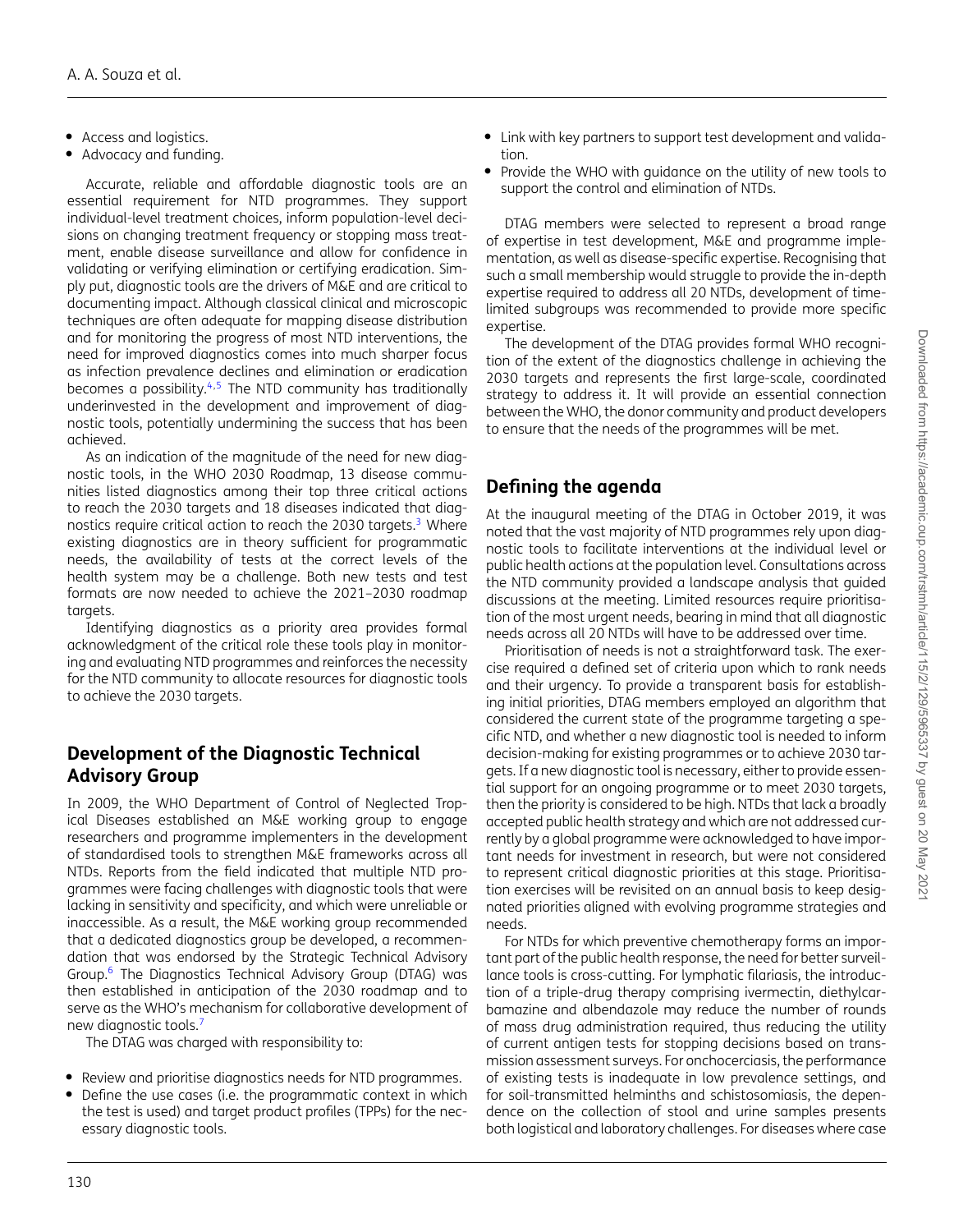management is critical, improved point-of-care rapid diagnostic tests and high quality molecular tests are urgently needed. The new focus on integrated management of skin diseases, as outlined in the 2030 roadmap, would be strengthened by the deployment of multiplex tests that support differential diagnosis; these tests will need to address the additional challenge of common and standardised sample processing and target concentration/enrichment process. Specific needs for high priority use cases (defined using the approach described above) are summarised in Table [1.](#page-3-0)

### **New scientific opportunities**

Although the diagnostic needs for NTD programmes are extensive, there is reason to be optimistic about the prospects of development of new tools to address programme requirements. The past 20 y have seen an explosion in the development of new molecular biology methods, including rapid and low-cost genome sequencing and new approaches to analyse proteomes and secretomes. This technology has been applied to several NTDs, leading to identification of potential new biomarkers and, in some cases, tests that are already being evaluated in the laboratory and in the field. For example, several approaches are being employed to identify targets for onchocerciasis serologi-cal assays to support programmatic decision-making.<sup>8-[11](#page-5-8)</sup> These efforts should be expanded to include other NTDs. In particular, promising new epitope screening technologies may help to accelerate the identification of novel targets and permutations of targets for serological assays[.12](#page-5-9)

In principle, the development of nucleic acid tests for diagnosis should be 'low hanging fruits'; however, the lack of laboratory capacity to run molecular tests and the lack of standardisation of test formats have prevented test deployment on the scale needed by most programmes. These challenges must be addressed by development of either laboratory capacity, potentially through leveraging laboratory capacity for other diseases such as HIV and TB, or development of tests that do not require laboratory infrastructure for their performance. Test standardisation is necessary to ensure that treatment and programme decisions are based on consistent criteria.

Independent of the test format, once candidate assays are identified, more vigorous efforts to coordinate assay validation processes are needed to improve the rate at which new tests can be introduced into programmes. Certified reference materials will also be needed to evaluate test performance at individual laboratories once a new test has been rolled out. The COVID-19 pandemic has illustrated the relative speed at which new diagnostic tools can be developed when resources are abundant and collaborations are intensified. In the absence of new resources, the NTD community will have to create incentives for test developers by defining clear processes for regulatory approval and adoption of tests by programmes. In addition, advance purchase commitments and novel financing strategies should be considered to reduce the market risk for test manufacturers. As a more positive outcome of the pandemic, testing capacity at country level is expanding dramatically. This will create new opportunities to introduce molecular testing in settings where this capacity has been limited.

## **Moving the agenda forward**

Reaching the end game presents new challenges for NTD programmes as infection prevalence declines and incident cases become increasingly rare. Surveillance is a requirement to support claims that a disease has been eliminated or eradicated, but disease-specific surveillance strategies become harder to justify when resources are limited and active interventions have stopped. Multi-disease surveillance makes sense, in principle, but has been challenging to achieve in practice because of differing disease geographies, target populations, test formats and the traditionally vertical nature of some programmes. Although integrated serosurveillance is finding increased use as a research tool, the assay platforms typically require laboratory infrastructure and are not well standardised among laboratories.<sup>13-[15](#page-5-11)</sup> Innovative technologies that will support low-cost and flexible multidisease surveillance are needed. Where programme decisions are made at the population level, surveys and survey design become an integral part of diagnosis; therefore, it is critical to capitalise on the use of new geostatistical tools that can lead to more efficient survey designs.<sup>16</sup>

As noted above, an essential role for the DTAG is to help provide clarity, both to test developers and donors on the critical needs of NTD programmes. Disease-specific subgroups have been created to develop detailed descriptions of the programmatic use case to provide useful context and guidance for scientists and product developers working to support the 2021–2030 NTD roadmap, with a particular emphasis on the generation of detailed TPPs to guide test development. Once drafted, TPPs will be posted on the WHO's Global Observatory on Health Research and Development for a 28-d period of public consultation prior to finalisation.

Cross-cutting groups are under development to address a range of issues common across NTDs, including:

- -
- Surveillance platforms.<br>• Clinical diagnosis, imaging and microscopy.
- Clinical diagnosis, imaging and microscopy. -Manufacturing and regulatory pathways. -
- Resource mobilisation.

The surveillance subgroup will focus on survey design, assay technology and tool adaptation for the surveillance setting. The clinical diagnosis, imaging and microscopy group will address topics such as improved training methodologies and materials, the criteria for evaluating diagnostic image analysis and machine learning as well as access issues limiting the availability of image libraries. The manufacturing and regulatory pathways will be charged with developing innovative strategies for overcoming barriers to test availability due to the absence of a large global market (i.e. extended development timelines and high unit costs). This subgroup will serve as the crucial link between the diseasespecific subgroups and product developers, both those new and familiar to the NTD field, to ensure the translation of TPPs into real diagnostic tools capable of serving the needs of the programmes. The group will also work with the WHO to understand and fulfil regulatory requirements as new tools progress through the development pipeline. The resource mobilisation subgroup will work to improve coordination among existing donors, engage new donors and strengthen links between the WHO and the NTD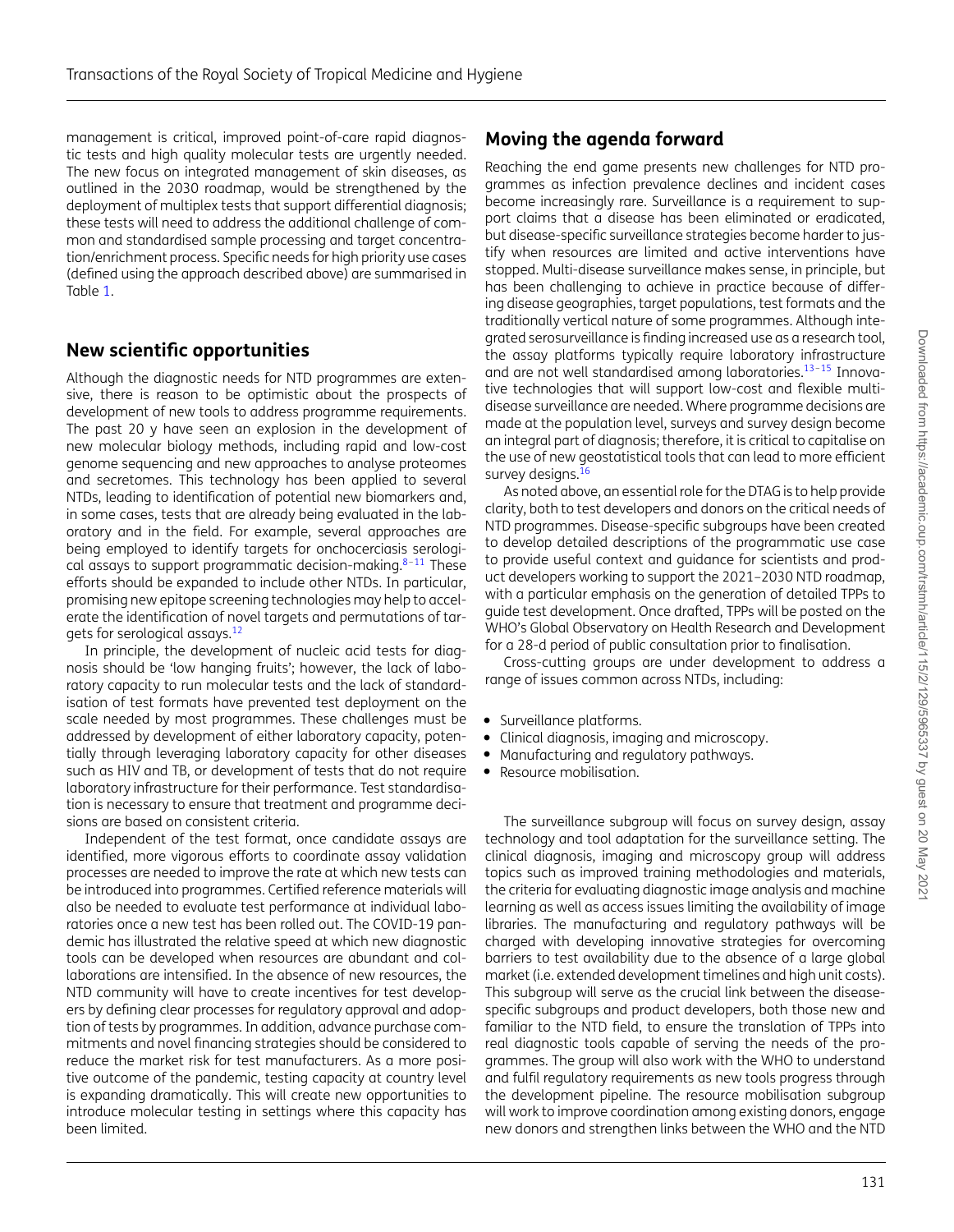<span id="page-3-0"></span>

| Preventive chemotherapy diseases | 2030 roadmap target                       | Is absence of a test<br>decision-making?<br>programmatic<br>hampering     | Is absence of test<br>threatening 2030<br>targets?        | Additional comments                                                                                                                                                                                                                     |
|----------------------------------|-------------------------------------------|---------------------------------------------------------------------------|-----------------------------------------------------------|-----------------------------------------------------------------------------------------------------------------------------------------------------------------------------------------------------------------------------------------|
| Onchocerciasis                   | transmission<br>Elimination of            | Yes                                                                       | Yes                                                       | Entomological and serological tools needed to<br>demonstrate interruption of transmission                                                                                                                                               |
|                                  |                                           | low-endemic areas<br>and stopping MDA<br>Starting MDA in                  | postverification<br>Tools needed for<br>surveillance      |                                                                                                                                                                                                                                         |
| Lymphatic filariasis             | Elimination as a public<br>health problem | Yes                                                                       | Yes                                                       | strengthen MDA stopping decisions, particularly<br>A test needed for viable adult worms would<br>in the context of IDA                                                                                                                  |
|                                  |                                           |                                                                           | Tools needed for<br>postvalidation<br>surveillance        | The cross-reactivity of FTS with Loa loa creates<br>challenges in coendemic areas. Accelerating<br>MDA with IDA requires a different impact<br>assessment approach to TAS                                                               |
| Trachoma                         | Elimination as a public<br>health problem | $\frac{1}{2}$                                                             | $\frac{1}{2}$                                             | Postvalidation surveillance would be enhanced by<br>a diagnostic tool that does not rely on clinical<br>signs                                                                                                                           |
| Soil-transmitted helminthiases   | Elimination as a public<br>health problem | Yes                                                                       | Yes                                                       | Current tools do not reliably detect Strongyloides                                                                                                                                                                                      |
|                                  |                                           |                                                                           |                                                           | Faecal samples are suboptimal for programme<br>M&E, especially in low prevalence settings                                                                                                                                               |
| Schistosomiasis                  | Elimination as a public<br>health problem | Yes                                                                       | Yes                                                       | Surveillance tools will help support the drive<br>toward elimination                                                                                                                                                                    |
|                                  |                                           | Better tools needed<br>morbidity targets<br>progress toward<br>to measure | prevalence settings<br>Better tools for low<br>are needed |                                                                                                                                                                                                                                         |
| Yaws                             | Eradication                               | $\frac{1}{2}$                                                             | $\frac{1}{2}$                                             | serological tests that can differentiate between<br>Tests needed for rapid detection of resistance.<br>serosurveillance and certification. Ideally,<br>yaws and syphilis for diagnosis in adults<br>Automated high-throughput tests for |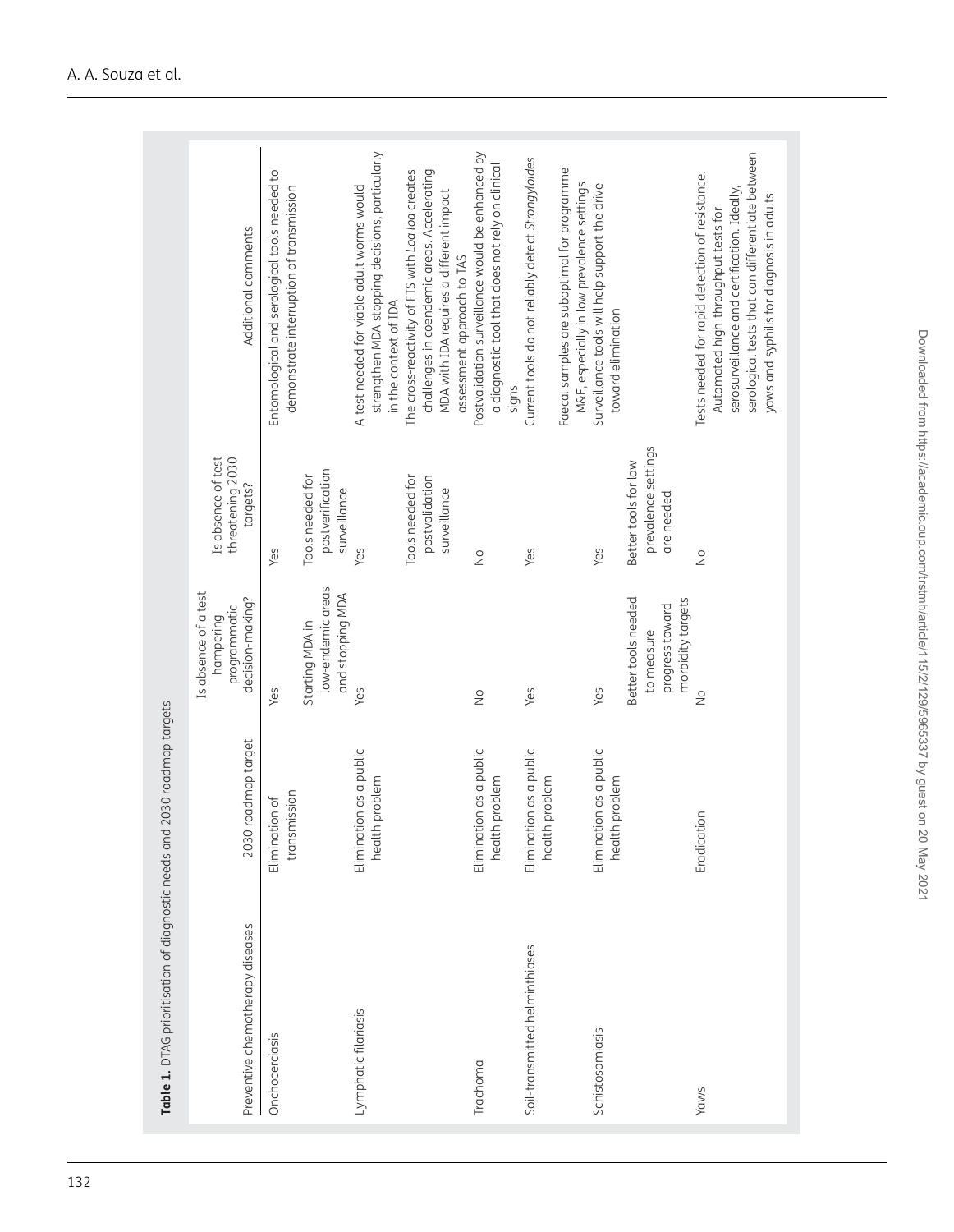| Preventive chemotherapy diseases                                                                      | 2030 roadmap target                                       | Is absence of a test<br>decision-making?<br>programmatic<br>hampering | Is absence of test<br>threatening 2030<br>targets?                  | Additional comments                                                                                                                                                 |
|-------------------------------------------------------------------------------------------------------|-----------------------------------------------------------|-----------------------------------------------------------------------|---------------------------------------------------------------------|---------------------------------------------------------------------------------------------------------------------------------------------------------------------|
| Case management diseases                                                                              | 2030 roadmap target                                       | intervention<br>established<br>strategy?<br>Is there an               | threatening 2030<br>Is absence of test<br>targets?                  | Additional comments                                                                                                                                                 |
| (rHAT), T. brucei gambiense (gHAT)<br>Trypanosoma brucei rhodesiense<br>Human African trypanosomiasis | gHAT: elimination of<br>transmission                      | Yes                                                                   | Yes (rHAT)                                                          | High throughput testing would enhance<br>postelimination surveillance                                                                                               |
|                                                                                                       | public health problem<br>rHAT: elimination as a           | Tests needed to guide<br>decisions for gHAT<br>treatment              |                                                                     |                                                                                                                                                                     |
| Dengue/chikungunya/Zika virus disease<br>Cutaneous leishmaniasis                                      | Control<br>Control                                        | Yes<br>Yes                                                            | Yes<br>Yes                                                          | Development of a combination RDT test is needed<br>A POC test is needed for cutaneous leishmaniasis<br>to support differential diagnosis and clinical<br>management |
| Mycetoma, chromoblastomycosis and<br>other deep mycoses                                               | Control                                                   | Yes                                                                   | Yes                                                                 | RDT needed for early case detection                                                                                                                                 |
| Buruli ulcer                                                                                          | Control                                                   | Yes                                                                   | Yes                                                                 | Digital microscopy/cell phone imaging could be a<br>valuable technology to improve integrated<br>RDT needed to confirm diagnosis<br>management of skin disease      |
| Leprosy                                                                                               | transmission<br>Elimination of                            | Yes                                                                   | Yes                                                                 | Improved POC tests needed for implementation of<br>postexposure prophylaxis and surveillance                                                                        |
| Chagas disease                                                                                        | Elimination as a public<br>problem<br>health <sub>1</sub> | Yes                                                                   | Yes                                                                 | Digital microscopy/cell phone imaging could be a<br>valuable (cross-cutting) technology                                                                             |
|                                                                                                       |                                                           | RDT needed to detect<br>infection and for<br>treatment<br>response    | and discrete typing<br>congenital Chagas<br>RDT needed for<br>units | Automatic tools needed for screening (e.g. blood<br>banks)                                                                                                          |
| Visceral leishmaniasis                                                                                | Elimination as a public<br>problem<br>health              | RDT needed for East<br>Yes                                            | Yes                                                                 | leishmaniasis, leishmania skin test for mapping<br>RDT needed for post-kala azar dermal<br>transmission                                                             |
|                                                                                                       |                                                           | Africa                                                                |                                                                     |                                                                                                                                                                     |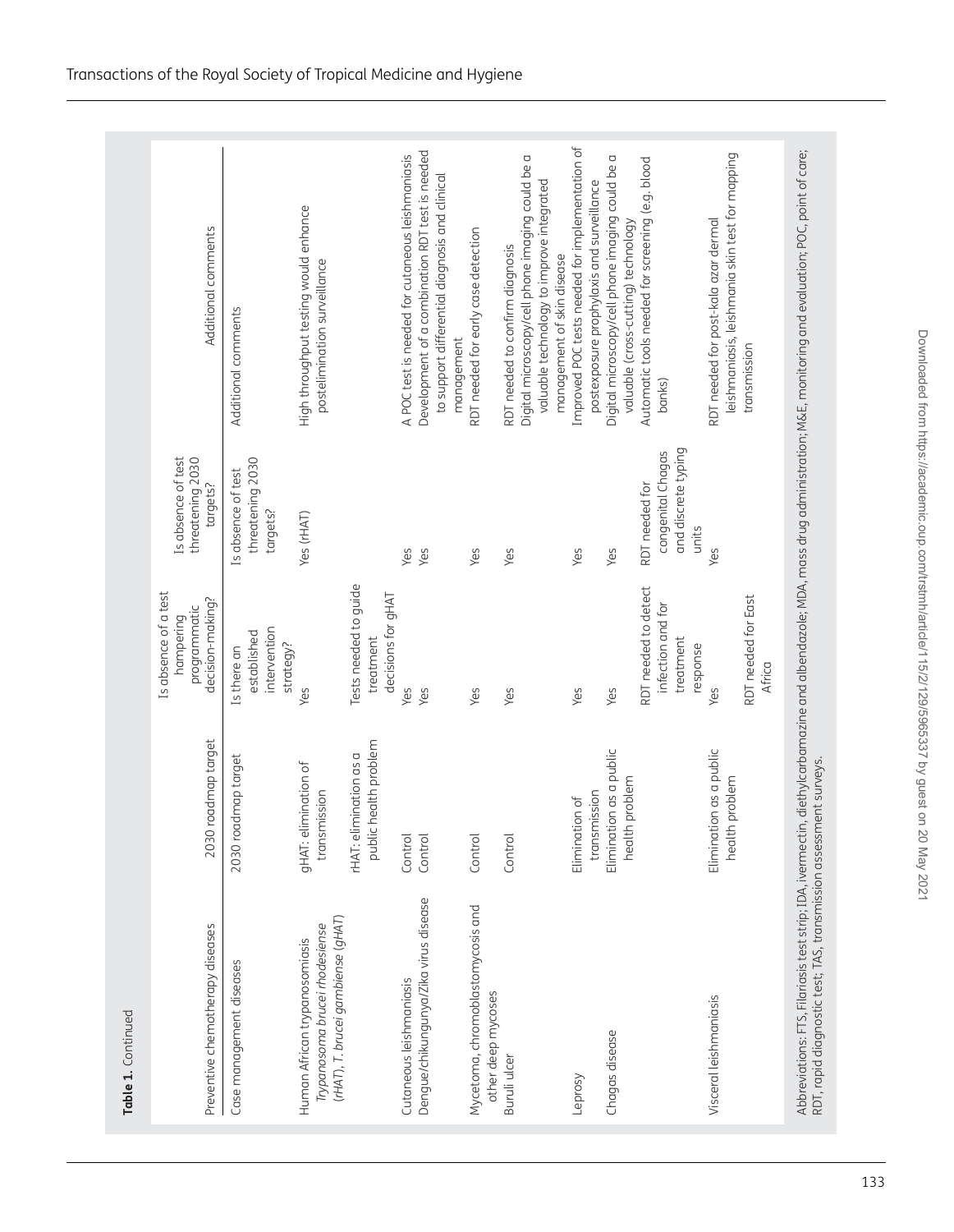diagnostics community. New cross-cutting subgroups may be established as the needs of the DTAG evolve.

As the work of the initial subgroups has progressed, additional topics have emerged with implications for multiple diseases. The operational challenge of test validation when trying to achieve very high sensitivity and specificity requirements has been raised as a subject for future strategising by test developers. For example, to demonstrate a 99.7% diagnostic specificity (discussed in the context of a hypothetical immunoassay), thousands of serum samples of sufficient volume would be needed for validation from across representative geographies, with and without various important coinfections, especially when confronted with the realities of laboratory validation such as variances between test lots. Similarly, several subgroups have raised the challenge of estimating sensitivity and specificity in the absence of a gold standard. Without a gold standard, true disease prevalence is unknown, and therefore sensitivity and specificity cannot be calculated directly. The use of statistical methods, such as latent class analysis, to overcome the absence of a gold standard, has been raised as a topic for cross-disease consideration[.17–](#page-5-13)[19](#page-6-0)

Throughout the development from TPPs to new product development, the DTAG and its subgroups will rely on well-accepted field principles to guide activities. The TPP template(s) populated or reviewed by subgroups will be based on the REASSURED criteria for diagnostic use in resource-limited settings: Real-time connectivity, Ease of specimen collection, Affordable, Sensitive, Specific, User-friendly, Rapid and robust, Equipment-free and environmentally friendly and Delivered to those in need.<sup>20</sup> Such principles and tools will help to ensure that future tools are developed based on the needs and realities of NTD programmes.

#### **Conclusion**

A robust DTAG will create greater awareness of the needs of NTD programmes and align investments, both financial and scientific, with those needs. Over the long term, the DTAG will play a more significant role in fostering innovation in the development of novel multiplex testing platforms and integrated surveys/screening.

**Authors' contributions:** All of the authors participated in the meeting and discussions that informed this manuscript as well as helping with its drafting and editing.

**Acknowledgements:** We thank our NTD colleagues for their support and helpful discussions.

**Funding:** Not applicable.

**Competing interests:** All of the authors were required to declare any potential conflict of interests in accordance with WHO policy as a requirement to participate in the DTAG meeting and this information is captured for the record. None of the authors will benefit materially from the publication of this manuscript.

**Ethical approval:** Not required.

**Data availability:** None.

#### **References**

- <span id="page-5-0"></span>1 WHO. Accelerating Work to Overcome the Global Impact of Neglected Tropical Diseases: A Roadmap for Implementation. Geneva, Switzerland: World Health Organization; 2012.
- <span id="page-5-1"></span>2 WHO. Global update on implementation of preventive chemotherapy against neglected tropical diseases in 2018. Weekly Epidemiological Record. 2019;38:425–38.
- <span id="page-5-2"></span>3 WHO. Ending the Neglected to Attain the Sustainable Development Goals: A Roadmap for Neglected Tropical Diseases 2021–2030. Geneva, Switzerland: World Health Organization; 2020.
- <span id="page-5-3"></span>4 Vlaminck J, Fischer PU, Weil GJ. Diagnostic tools for onchocerciasis elimination programs. Trends Parasitol. 2015;31(11):571–82.
- <span id="page-5-4"></span>5 Bergquist R, Johansen, Utzinger J MV. Diagnostic dilemmas in helminthology: What tools to use and when? Trends Parasitol. 2009;25(4):151–6.
- <span id="page-5-5"></span>6 WHO. Report of the Twelfth Meeting of the WHO Strategic and Technical Advisory Group for Neglected Tropical Diseases. Geneva, Switzerland: World Health Organization; 2019.
- <span id="page-5-6"></span>7 WHO. Report of the First Meeting of the WHO Diagnostic Technical Advisory Group for Neglected Tropical Diseases. Geneva, Switzerland: World Health Organization; 2019.
- <span id="page-5-7"></span>8 Bennuru S, O'Connell EM, Drame PM, Nutman TB. Mining filarial genomes for diagnostic and therapeutic targets. Trends Parasitol. 2018;34(1):80–90.
- 9 Bennuru S, Oduro-Boateng G, Osigwe C, et al. Integrating multiple biomarkers to increase sensitivity for the detection of onchocerca volvulus infection. J Infect Dis. 2020;221(11):1805–15.
- 10 McNulty SN, Rosa BA, Fischer PU, et al. An integrated multiomics approach to identify candidate antigens for serodiagnosis of human onchocerciasis. Mol Cell Proteomics. 2015;14(12):3224–33.
- <span id="page-5-8"></span>11 Lagatie O, Van Dorst B, Stuyver LJ. Identification of three immunodominant motifs with atypical isotype profile scattered over the Onchocerca volvulus proteome. PLoS Negl Trop Dis. 2017;11(1):e0005330.
- <span id="page-5-9"></span>12 Kamath K, Reifert J, Johnston T, et al. Antibody epitope repertoire analysis enables rapid antigen discovery and multiplex serology. Sci Rep. 2020;10:5294.
- <span id="page-5-10"></span>13 Priest JW, Jenks MH, Moss DM, et al. Integration of multiplex bead assays for parasitic diseases into a national, population-based serosurvey of women 15–39 years of age in Cambodia. PLoS Negl Trop Dis. 2016;10(5):e0004699.
- 14 Arnold BF, Scobie HM, Priest JW, Lammie PJ. Integrated serologic surveillance of population immunity and disease transmission. Emerg Infect Dis. 2018;24(7):1188–94.
- <span id="page-5-11"></span>15 Njenga SM, Kanyi HM, Matendechero SH, et al. Integrated crosssectional multiplex serosurveillance of IgG antibody responses to parasitic diseases and vaccines in coastal Kenya. Am J Trop Med Hyg. 2020;102(1):164–76.
- <span id="page-5-12"></span>16 Amoah B, Diggle PJ, Giorgi E. A geostatistical framework for combining spatially referenced disease prevalence data from multiple diagnostics. Biometrics. 2020;76(1):158–70.
- <span id="page-5-13"></span>17 Rindskopf D, Rindskopf W. The value of latent class analysis in medical diagnosis. Stat Med. 1986;5(1):21–7.